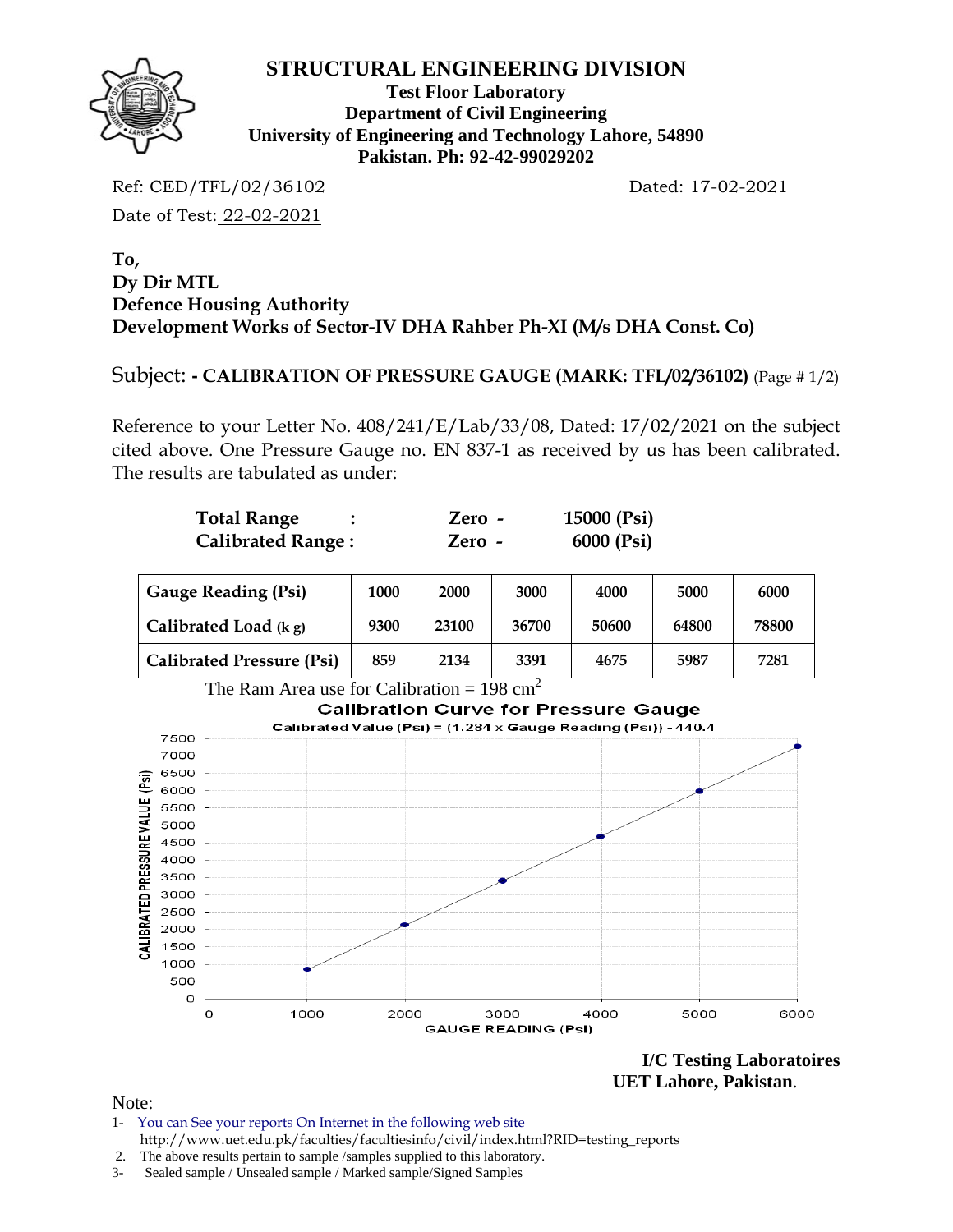

**Test Floor Laboratory Department of Civil Engineering University of Engineering and Technology Lahore, 54890 Pakistan. Ph: 92-42-99029202** 

Ref: CED/TFL/02/36102 Dated: 17-02-2021

Date of Test: 22-02-2021 **To, Dy Dir MTL Defence Housing Authority Development Works of Sector-IV DHA Rahber Ph-XI (M/s DHA Const. Co)** 

## Subject: **- CALIBRATION OF DIAL GAUGES (MARK: TFL/02/36102)** (Page # 2/2)

 Reference to your Letter No. 408/241/E/Lab/33/08, Dated: 17/02/2021 on the subject cited above. Three Dial Gauges as received by us have been calibrated on standard calibration device. The results are tabulated as under.

| <b>Total Range</b><br><b>Calibrated Range:</b> |                            | $100$ (mm)<br>Zero -<br>$15$ (mm)<br>Zero - |                                 |  |  |  |  |  |  |
|------------------------------------------------|----------------------------|---------------------------------------------|---------------------------------|--|--|--|--|--|--|
| <b>Standard</b>                                | <b>Dial Gauge Readings</b> |                                             |                                 |  |  |  |  |  |  |
| <b>Reading</b>                                 | Dial Gauge No. I<br>(4500) | Dial Gauge No. II<br>(5503)                 | Dial Gauge No. III<br>(1A14447) |  |  |  |  |  |  |
| 100                                            | 97                         | 94                                          | 97                              |  |  |  |  |  |  |
| 200                                            | 199                        | 196                                         | 196                             |  |  |  |  |  |  |
| 300                                            | 298                        | 294                                         | 295                             |  |  |  |  |  |  |
| 400                                            | 398                        | 393                                         | 395                             |  |  |  |  |  |  |
| 500                                            | 498                        | 494                                         | 495                             |  |  |  |  |  |  |
| 600                                            | 598                        | 595                                         | 595                             |  |  |  |  |  |  |
| 700                                            | 698                        | 694                                         | 695                             |  |  |  |  |  |  |
| 800                                            | 797                        | 795                                         | 795                             |  |  |  |  |  |  |
| 900                                            | 897                        | 891                                         | 895                             |  |  |  |  |  |  |
| 1000                                           | 997                        | 994                                         | 994                             |  |  |  |  |  |  |
| 1100                                           | 1098                       | 1090                                        | 1094                            |  |  |  |  |  |  |
| 1200                                           | 1198                       | 1190                                        | 1194                            |  |  |  |  |  |  |
| 1300                                           | 1297                       | 1290                                        | 1295                            |  |  |  |  |  |  |
| 1400                                           | 1397                       | 1390                                        | 1394                            |  |  |  |  |  |  |
| 1500                                           | 1497                       | 1490                                        | 1494                            |  |  |  |  |  |  |

**I/C Testing Laboratoires UET Lahore, Pakistan**.

Note:

1- You can See your reports On Internet in the following web site http://www.uet.edu.pk/faculties/facultiesinfo/civil/index.html?RID=testing\_reports

2. The above results pertain to sample /samples supplied to this laboratory.

3- Sealed sample / Unsealed sample / Marked sample/Signed Samples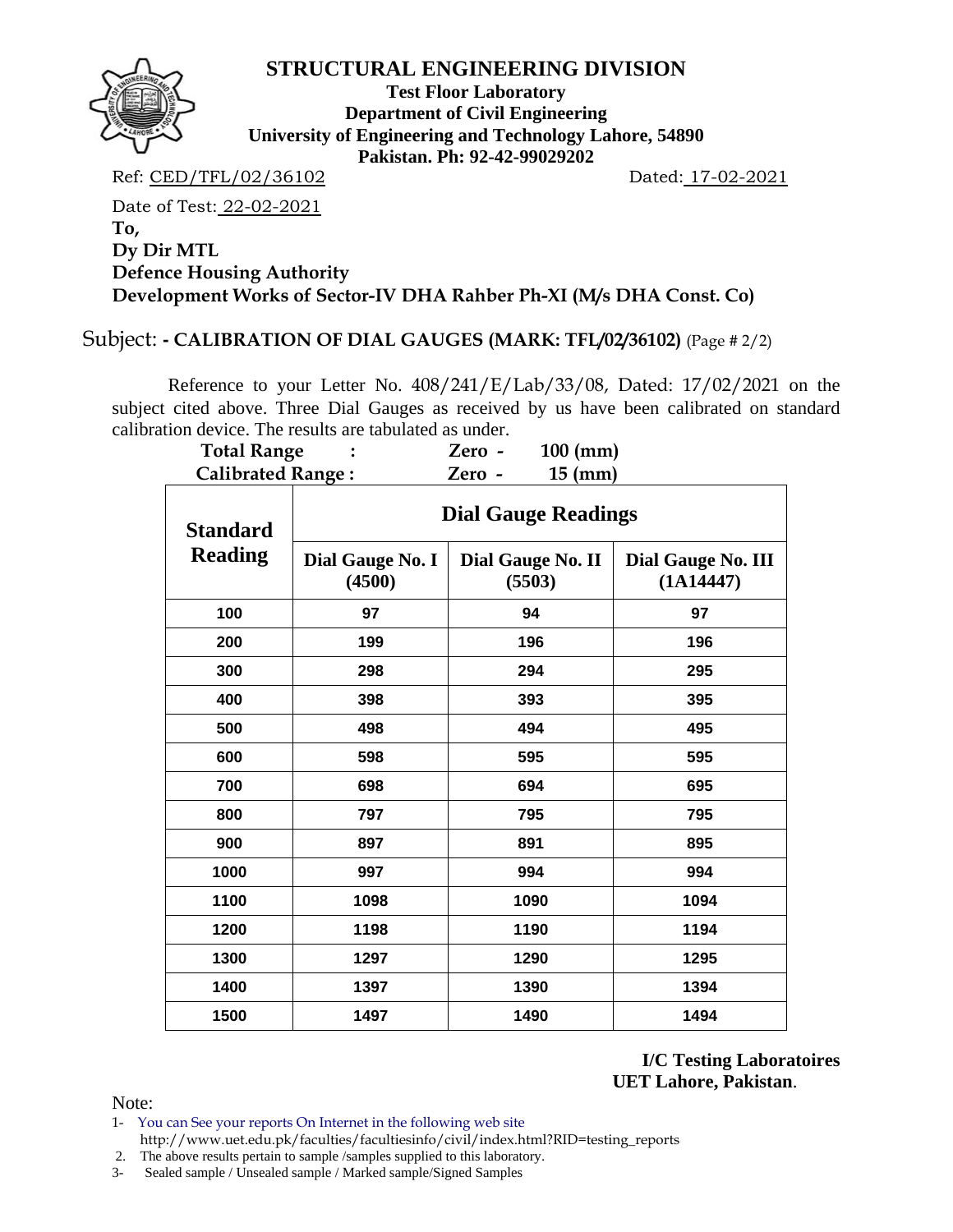

#### **Test Floor Laboratory Department of Civil Engineering University of Engineering and Technology Lahore, 54890 Pakistan. Ph: 92-42-99029202**

To, Sr. Manager Coordination Izhar Construction (Pvt) Ltd Construction of Mill Building & Cotton Godowns at Nishat Mills Limited, Sahianwala, Faisalabad

| Reference # CED/TFL 36108 (Dr. Qasim Khan)              | Dated: 19-02-2021 |
|---------------------------------------------------------|-------------------|
| Reference of the request letter # ICPL/CONST-NML/21/017 | Dated: 19-02-2021 |

## **Tension Test Report** (Page -1/1)

Date of Test 22-02-2021 Gauge length 8 inches

Description Deformed Steel Bar Tensile and Bend Test as per ASTM-A615

| Sr. No.        | Weight  |                | <b>Size</b><br>(mm) |                | Diameter/      |                                                     | Area<br>$(in^2)$                                                | <b>Yield load</b> | <b>Breaking</b><br>Load |                | <b>Yield Stress</b><br>(psi) |                | <b>Ultimate Stress</b><br>(psi) | Elongation | % Elongation | Remarks |
|----------------|---------|----------------|---------------------|----------------|----------------|-----------------------------------------------------|-----------------------------------------------------------------|-------------------|-------------------------|----------------|------------------------------|----------------|---------------------------------|------------|--------------|---------|
|                | (1bsft) | Nominal        | <b>Actual</b>       | Nominal        | <b>Actual</b>  | (kg)                                                | (kg)                                                            | Nominal           | Actual                  | Nominal        | <b>Actual</b>                | (inch)         |                                 |            |              |         |
| $\mathbf{1}$   | 0.410   | 10             | 9.95                | 0.12           | 0.120          | 3700                                                | 4900                                                            | 67975             | 67690                   | 90021          | 89700                        | 1.00           | 12.5                            |            |              |         |
| $\overline{2}$ | 0.409   | 10             | 9.94                | 0.12           | 0.120          | 3600                                                | 4800                                                            | 66138             | 65930                   | 88184          | 87900                        | 1.30           | 16.3                            |            |              |         |
| $\blacksquare$ |         | $\blacksquare$ | $\blacksquare$      | $\blacksquare$ |                |                                                     |                                                                 |                   |                         | $\blacksquare$ | $\blacksquare$               | $\blacksquare$ | ٠                               |            |              |         |
| ٠              |         | ۰              |                     |                | $\blacksquare$ |                                                     |                                                                 |                   |                         | ٠              | ۰                            | ۰              | ٠                               |            |              |         |
| ٠              |         | ۰              |                     |                |                |                                                     |                                                                 |                   |                         | ٠              | ۰                            | ۰              | ٠                               |            |              |         |
| $\blacksquare$ |         |                |                     |                |                |                                                     |                                                                 |                   |                         |                |                              | ۰              | ٠                               |            |              |         |
|                |         |                |                     |                |                |                                                     | Note: only two samples for tensile and one sample for bend test |                   |                         |                |                              |                |                                 |            |              |         |
|                |         |                |                     |                |                |                                                     |                                                                 |                   |                         |                |                              |                |                                 |            |              |         |
|                |         |                |                     |                |                |                                                     | <b>Bend Test</b>                                                |                   |                         |                |                              |                |                                 |            |              |         |
|                |         |                |                     |                |                | 10mm Dia Bar Bend Test Through 180° is Satisfactory |                                                                 |                   |                         |                |                              |                |                                 |            |              |         |
|                |         |                |                     |                |                |                                                     |                                                                 |                   |                         |                |                              |                |                                 |            |              |         |
|                |         |                |                     |                |                |                                                     |                                                                 |                   |                         |                |                              |                |                                 |            |              |         |

#### **I/C Testing Laboratoires UET Lahore, Pakistan**.

Note:

- 1- You can See your reports On Internet in the following web site http://www.uet.edu.pk/faculties/facultiesinfo/civil/index.html?RID=testing\_reports
- 2. The above results pertain to sample /samples supplied to this laboratory.
- 3- Sealed sample / Unsealed sample / Marked sample/Signed Samples